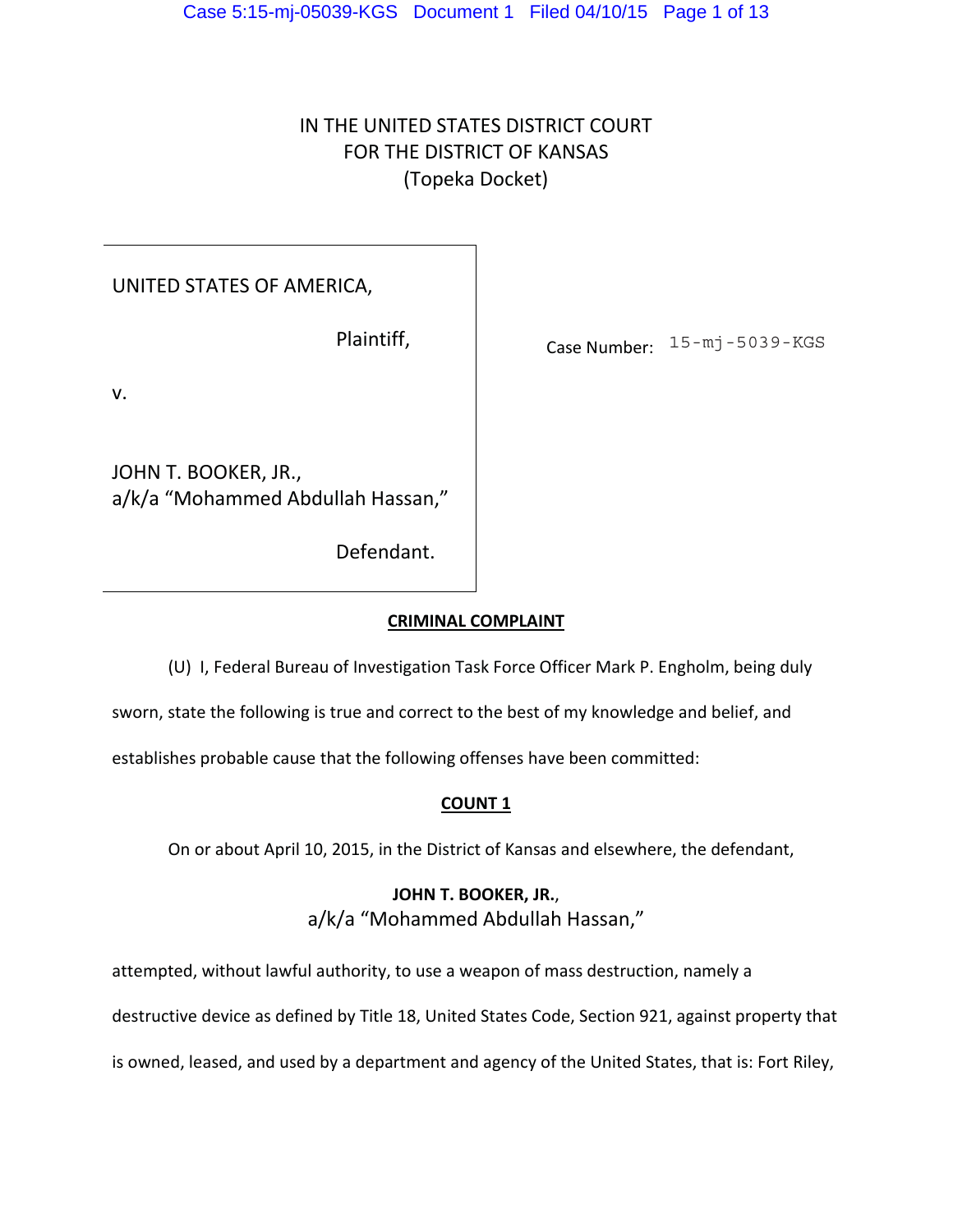an active duty United States Army Installation located between Junction City and Manhattan, Kansas.

All in violation of Title 18, United States Code, Section 2332a(a)(3).

### **COUNT 2**

On or about April 10, 2015, in the District of Kansas and elsewhere, the defendant,

### **JOHN T. BOOKER, JR.**,

a/k/a "Mohammed Abdullah Hassan,"

attempted to maliciously damage and destroy, by means of fire and explosives, buildings,

vehicles, and other personal and real property in whole or in part owned and possessed by, and

leased to, the United States and departments and agencies thereof.

All in violation of Title 18, United States Code, Section 844(f)(1).

### **COUNT 3**

On or between March 10, 2015 and April 10, 2015, in the District of Kansas and elsewhere, the defendant,

## **JOHN T. BOOKER, JR.**, a/k/a "Mohammed Abdullah Hassan,"

knowingly attempted to provide material support and resources, as that term is defined in Title 18, United States Code, Section 2339A(b), including property, services, and personnel, including himself, to a foreign terrorist organization, namely, the Islamic State of Iraq and the Levant ("ISIL"), knowing that the organization was a designated terrorist organization, and that the organization engages in and has engaged in and was engaging in terrorist activity and terrorism.

All in violation of Title 18, United States Code, Section 2339B(a).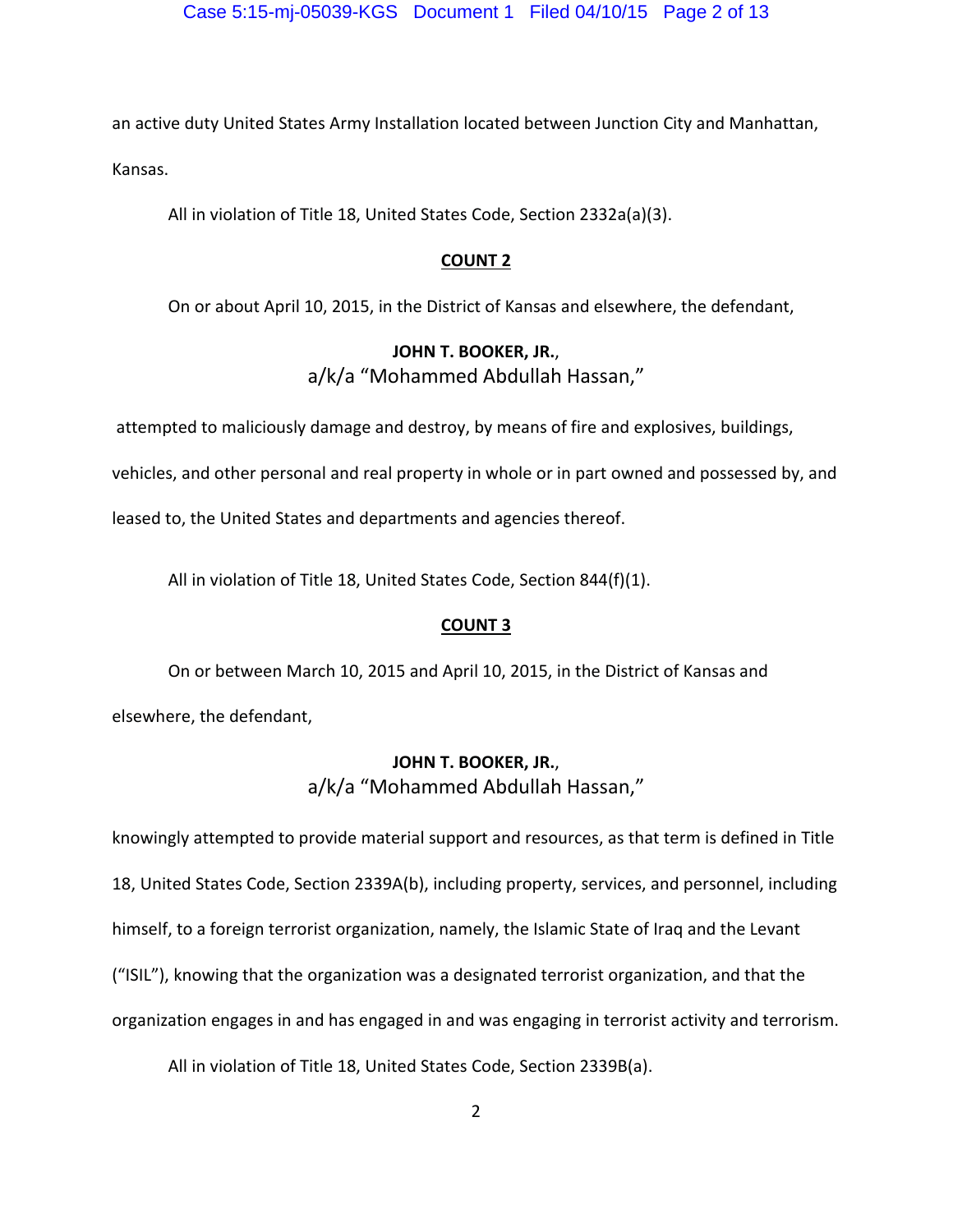#### Case 5:15-mj-05039-KGS Document 1 Filed 04/10/15 Page 3 of 13

 The following facts were made known to me by personal observation or from information I received from other law enforcement officers, and/or from other individuals and does not contain all facts known to me, but only those facts sufficient to establish probable cause. Furthermore, statements of others, including those attributed to John T. Booker, Jr., are set forth in substance and in part: $1$ 

1. I serve as a Federal Bureau of Investigation (FBI) Task Force Officer and a Technical Trooper with the Kansas Highway Patrol. I have served as a law enforcement officer since February of 1994, attending both the Kansas Law Enforcement Training Center and the Kansas Highway Patrol Academy. I am currently assigned to the FBI Joint Terrorism Task Force at the Topeka, Kansas, Resident Agency, Kansas City Division. As a Task Force Officer, I hold deputation as a Special Deputy U.S. Marshal pursuant to Title 28, I am authorized to investigate violations of the laws of the United States, and I am a law enforcement officer with authority to execute arrest, search, and seizure warrants under the authority of the United States. I have participated in a variety of criminal investigations, to include homicide, narcotic trafficking, crimes against children, counterterrorism, and other violent and non-violent crimes. Additionally, I have participated in the preparation and/or execution of many search, arrest, and seizure warrants.

#### **Background**

2. On October 15, 2004, the United States Secretary of State designated al Qa'ida in Iraq ("AQI"), then known as Jam'at al Tawhid wa'al Jihad, as a Foreign Terrorist Organization ("FTO") under Section 219 of the Immigration and Nationality Act and as a Specially

 1 Where quotes are used herein, affiant is relying on preliminary transcripts.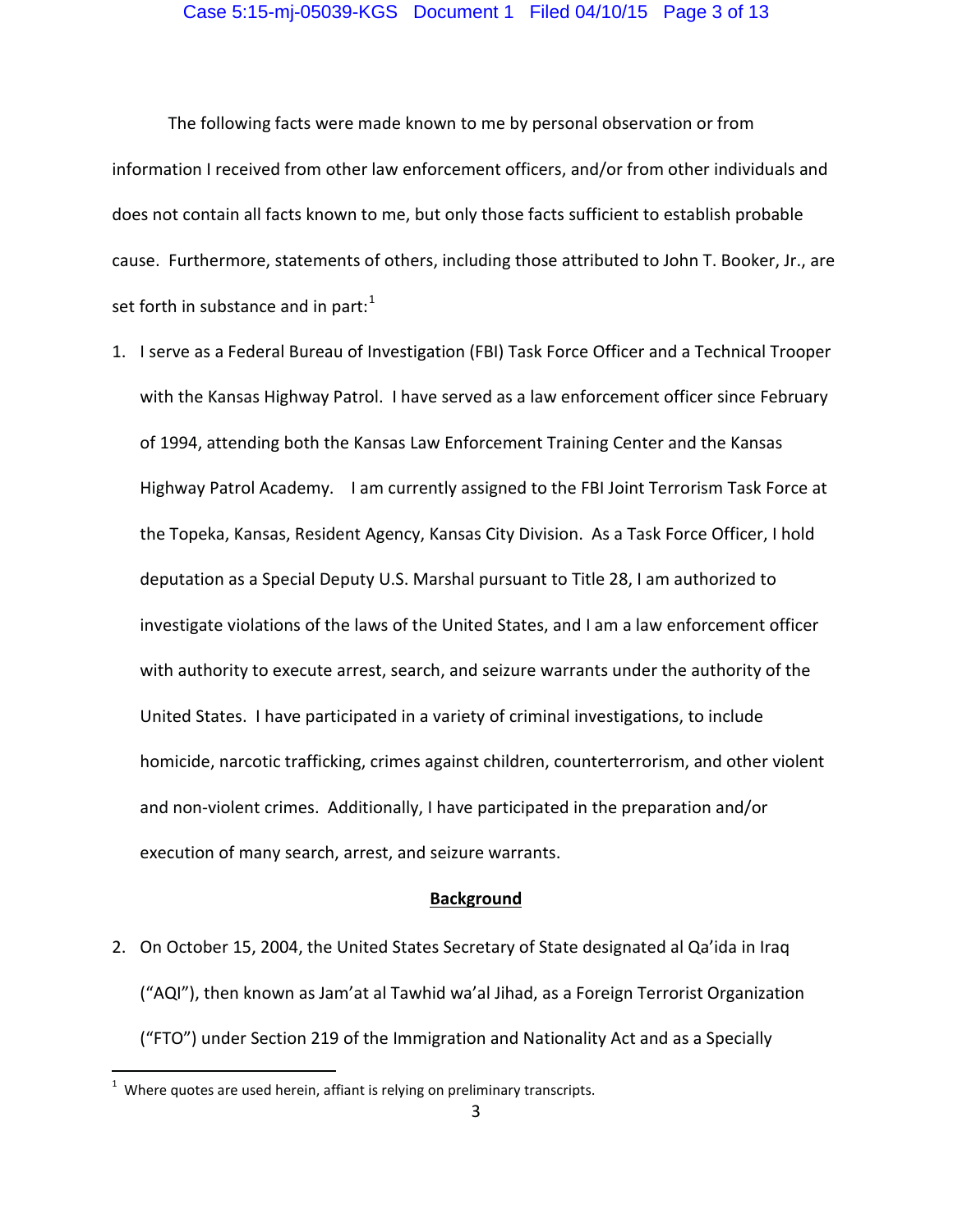#### Case 5:15-mj-05039-KGS Document 1 Filed 04/10/15 Page 4 of 13

Designated Global Terrorist under section 1(b) of Executive Order 13224. On May 15, 2014, the Secretary of State amended the designation of AQI as a FTO under Section 219 of the Immigration and Nationality Act and as a Specially Designated Global Terrorist entity under section 1(b) of Executive Order 13224 to add the alias Islamic State of Iraq and the Levant ("ISIL") as its primary name. The Secretary also added the following aliases to the ISIL listing: the Islamic State of Iraq and al Sham ("ISIS"), the Islamic State of Iraq and Syria ("ISIS"), ad Dawla al Islamiyya fi al 'Iraq wa sh Sham, Daesh, Dawla al Islamiya, and al Furqan Establishment for Media Production. To date, ISIL remains a designated FTO.

- 3. John T. Booker, Jr., a/k/a "Mohammed Abdullah Hassan," ("Booker") is a 20-year-old United States citizen who is currently living in Topeka, Kansas. In or around February 2014, Booker had been recruited by the United States Army in Kansas City, Missouri, and he was scheduled to report for Basic Training on April 7, 2014.
- 4. On March 15, 2014, Booker publicly posted on Facebook: "I will soon be leaving you forever so goodbye! I'm going to wage jihad and hopes that i die." On March 19, 2014, Booker publically posted on Facebook: "Getting ready to be killed in jihad is a HUGE adrenaline rush!! I am so nervous. NOT because I'm scared to die but I am eager to meet my lord." That same day, the FBI became aware of Booker's postings based on a citizen's complaint. The FBI was able to identify Booker based on the publically available content on his Facebook account. On March 20, 2014, Booker was interviewed by FBI agents related to his Facebook postings. After being advised of and waiving his Miranda rights, Booker admitted that he enlisted in the United States Army with the intent to commit an insider attack against American soldiers like Major Nidal Hassan had done at Fort Hood, Texas. Booker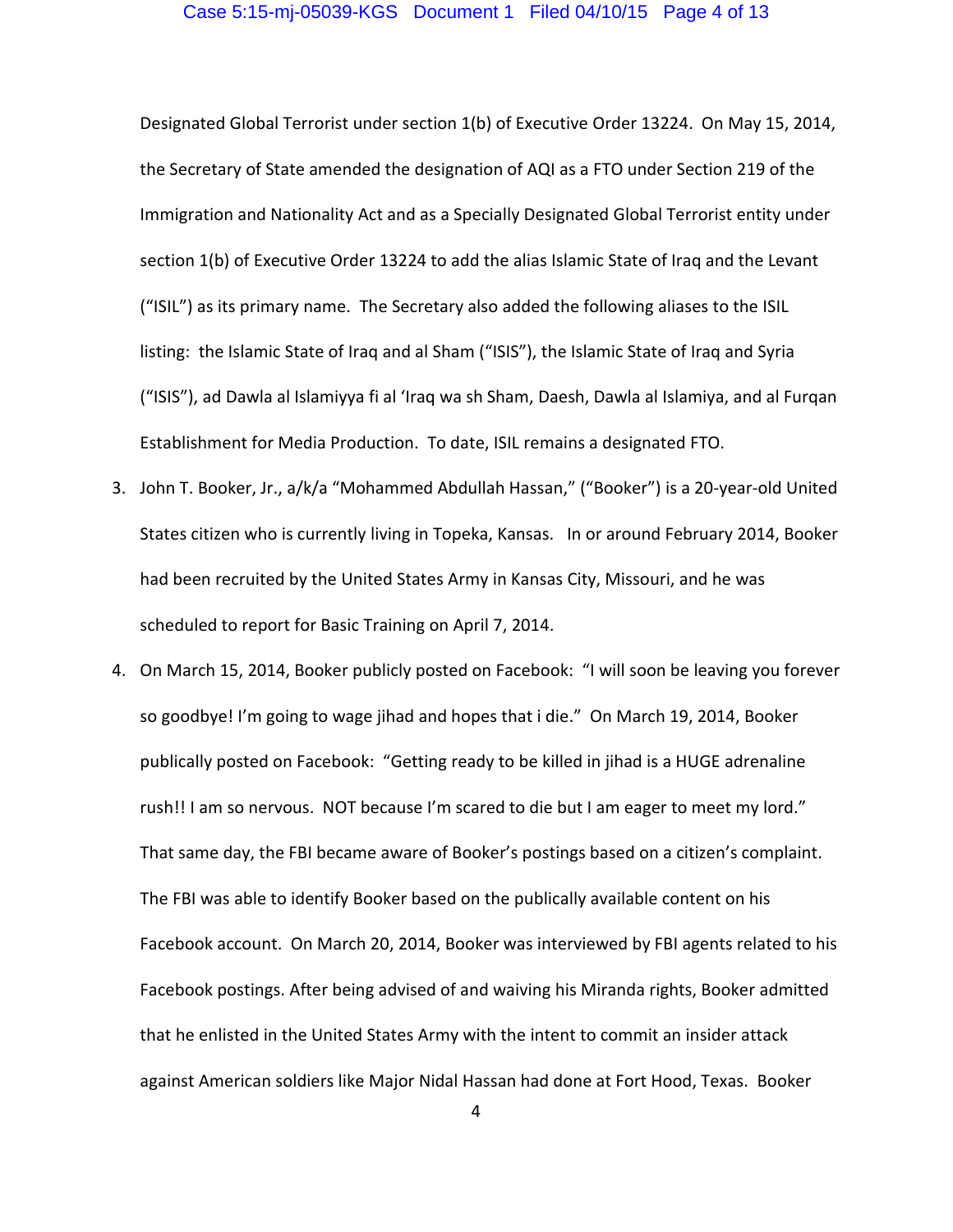#### Case 5:15-mj-05039-KGS Document 1 Filed 04/10/15 Page 5 of 13

stated that if he went overseas and was told to kill a fellow Muslim, he would rather turn around and shoot the person giving orders. Booker stated that he formulated several plans for committing jihad once enlisted, including firing at other soldiers while at basic training at the firing range or while at his pre-deployment military base after completing his initial military training. Booker clarified that he did not intend to kill "privates," but that he instead wanted to target someone with power. Booker also said that he did not intend to use large guns, but instead a small gun or a sword. Booker was subsequently denied entry into the military.

#### **Booker's Interactions with FBI Confidential Human Source 1**

5. Since on or about October 8, 2014, Booker has engaged with an individual who is, unbeknownst to Booker, an FBI Confidential Human Source (CHS 1). Booker has repeatedly expressed to CHS 1 his desire to engage in violent jihad<sup>2</sup> on behalf of ISIL. For example, during a face to face conversation on October 10, 2014, Booker told CHS 1 in relevant part, that he: "was in jihad before, okay. I got captured. Okay, a long story short the people at the Masjid don't like me because I support al Qa'ida openly. I'm not afraid, I was captured before . . . I was captured by FBI before . . . because I was with al Qa'ida." Booker stated that he "joined the United States Army" and he "hadn't really completed, I hadn't really started . . . I was going to go in there and kill the American soldier." Booker told CHS 1 that he dreamt of being in the Middle East, and then he showed CHS 1 a video on his phone of Muslims fighting American forces in Iraq. Booker

 $^2$  "Jihad" is an Arabic term meaning "holy war," and while it has many different meanings, the defendant uses it to mean violent jihad.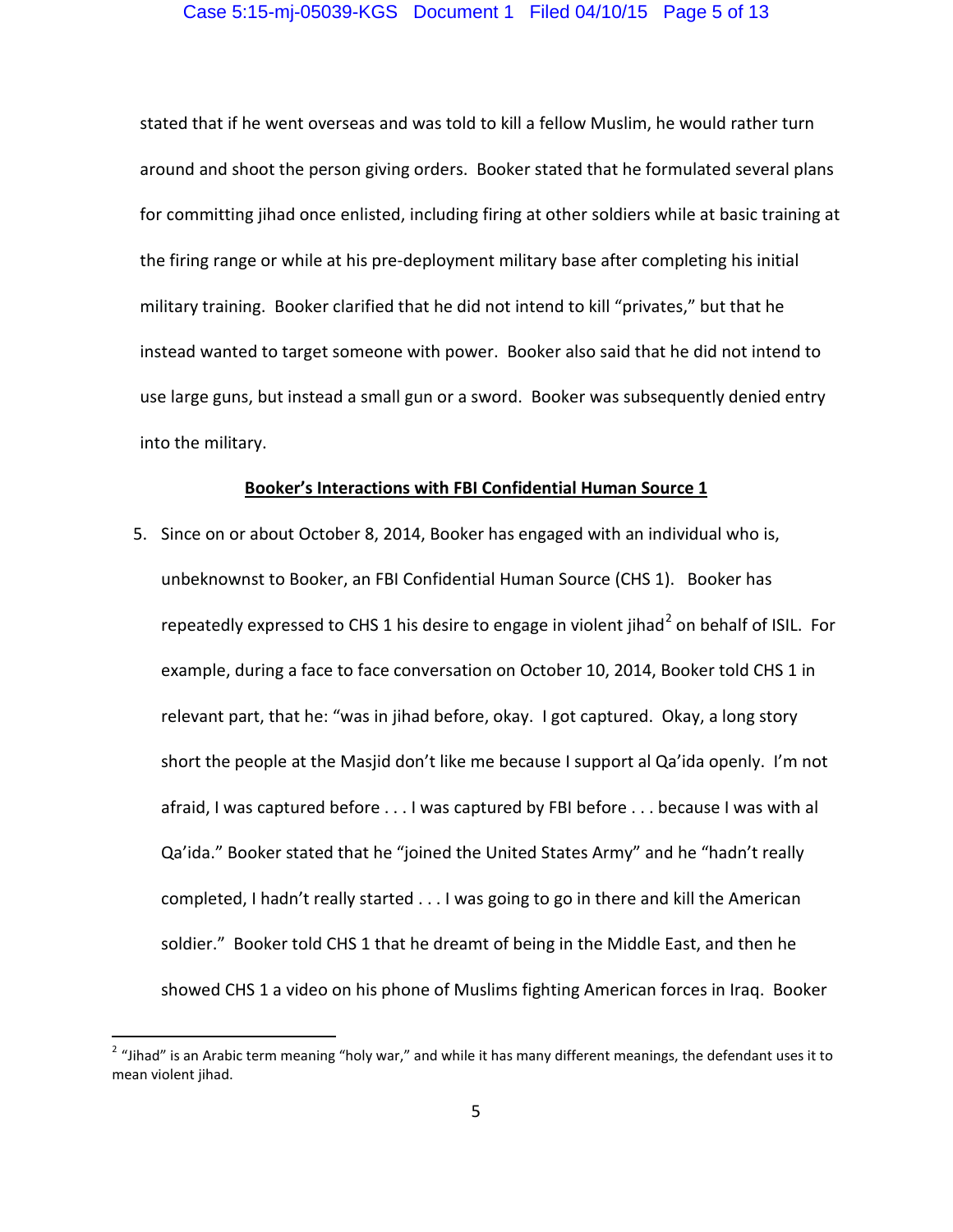said he dreamt about going with the fighters and wished he was with them. Booker told CHS 1 that he had heard about Americans joining ISIL and that Booker wanted to join, but he didn't know anyone who could help him do so.

6. On or about November 12, 2014, Booker continued to communicate to CHS 1 about his desire to join ISIL. For example, Booker showed CHS 1 a video from YouTube about suicide bombers and martyrs and told CHS 1 that the first time Booker had viewed it he wanted to die a shaheed<sup>3</sup>. Booker spoke with CHS 1 about how peaceful the martyrs look after they die, and said he believes the bodies of martyrs do not decay after they die and that their blood smells like musk. That same day, CHS 1 told Booker that he had a "cousin" (who is also a FBI Confidential Human Source, hereinafter referred to as CHS 2) who could get people overseas and asked Booker what he wanted to do. Booker answered,

"Anything. Anything you think is good. I will follow you." CHS 1 explained that they don't take "just anybody." CHS 1 told Booker that if Booker said he was ready to fight Booker would have to prove it. Booker responded: "I will kill any kuffar<sup>4</sup>. I will follow any place . . . Wallahi<sup>5</sup>, if I was with Daulah Islam  $\rm ^{6}$ (ISIL) and they said look, we are going to the White House right now. Wallahi, I would go with them without any question."

7. On or about December 18, 2014, Booker told CHS 1 about other terrorist activities he could engage in before he travelled to Iraq, or in the event he could not go overseas. One of the plans Booker proposed was to get a gun or a grenade and kill American soldiers at a local

 $3$  "Shaheed" is an Arabic term meaning "martyr." It is used as an honorific for Muslims who have died fulfilling a religious commandment, including those who die while conducting "jihad".

<sup>&</sup>lt;sup>4</sup> Kuffar or Kafir is a derogatory Arabic term commonly used to refer to non-Muslims.<br><sup>5</sup> Wallabi is an Arabis term meaning, "Lausar to God."

 $<sup>5</sup>$  Wallahi is an Arabic term meaning, "I swear to God."</sup>

<sup>6</sup> Daulah Islam is an Arabic term referring to ISIL.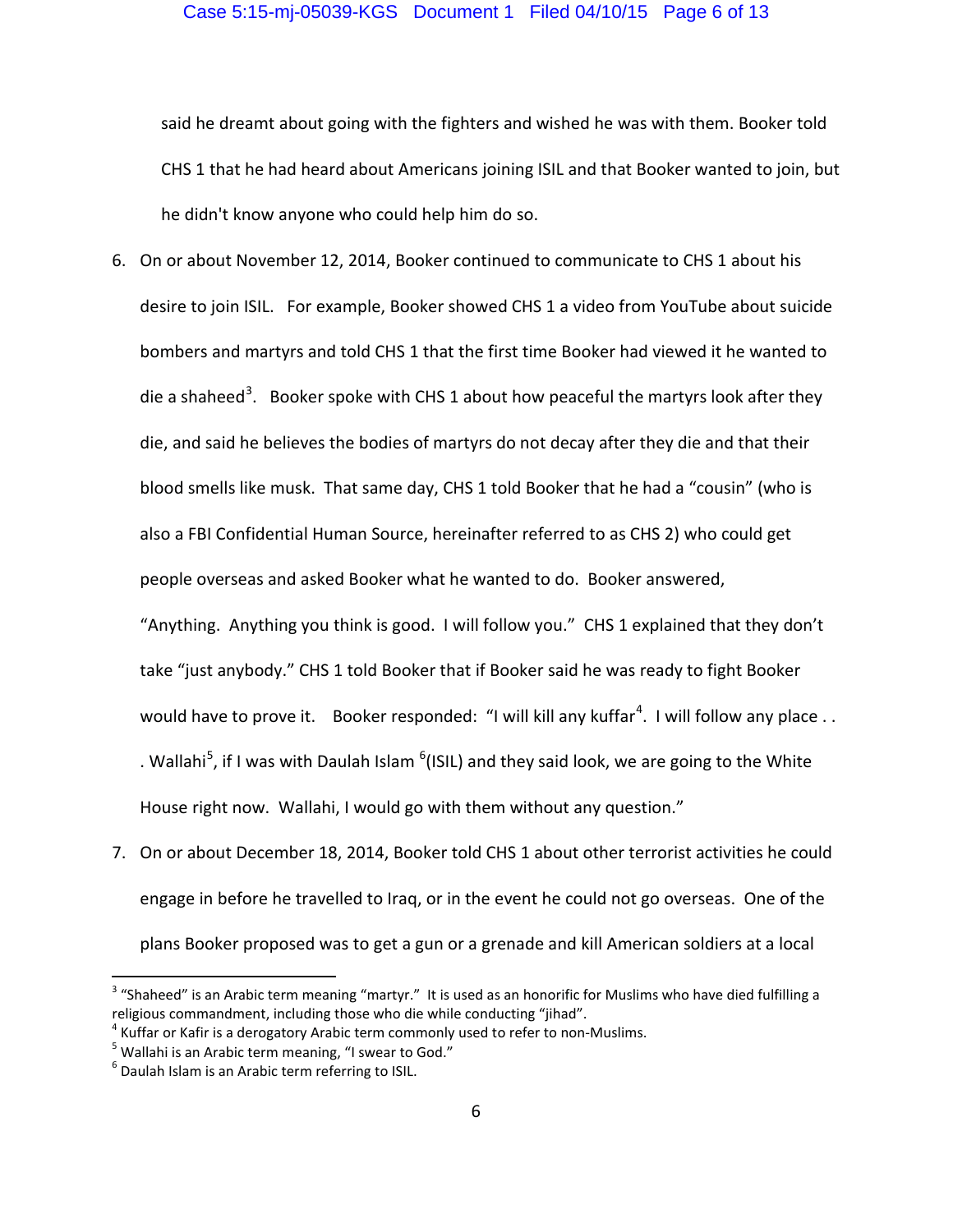base (one of the closest military bases to where Booker resides is Fort Riley). Booker told CHS 1 that this act is permitted because the Koran says to kill your enemies wherever they are. Booker told CHS 1 that he believes American soldiers are the enemy of all true Muslims. Booker also said that he had considered a plan to capture a high ranking military officer and force him to say on video that ISIL is here in the United States so that "the kuffars will be afraid."

8. On or about February 3, 2015, during a conversation with CHS 1, Booker made reference to a video called "The Flames of War<sup>7</sup>," and then explained that he wanted to produce a propaganda video for ISIL. Booker stated that the video would threaten the American people and warn them to get their family and friends to quit the military. Booker told CHS 1 that he wanted to film the video with a military base or notable landmark in the background to show that ISIL is here in America. Booker suggested that they could capture and kill an American soldier immediately after filming the video. Booker told CHS 1 that his intent is to "scare this country" and to tell the people that "we will be coming after American soldiers in the streets . . . we will be picking them off one by one."

#### **Booker's Introduction to FBI Confidential Human Source 2**

9. On or about March 9, 2015, while under FBI surveillance, CHS 1 introduced Booker to CHS 2, who he explained was a high ranking sheik planning terrorist acts in the United States. Booker told CHS 1 and CHS 2 that he had studied suicide bombing and was inspired by an

 $^7$  In September of 2014, ISIL released a 55 minute video narrated by an unidentified operative in Syria with an American accent. The video, titled *The Flames of War*, was professionally edited and highlights the capture by ISIL forces of the Syrian Army's  $17^{th}$  Division base near Raqqah. During the video, captured Syrian soldiers are shown digging their own graves and then being shot gruesomely point-blank in the head.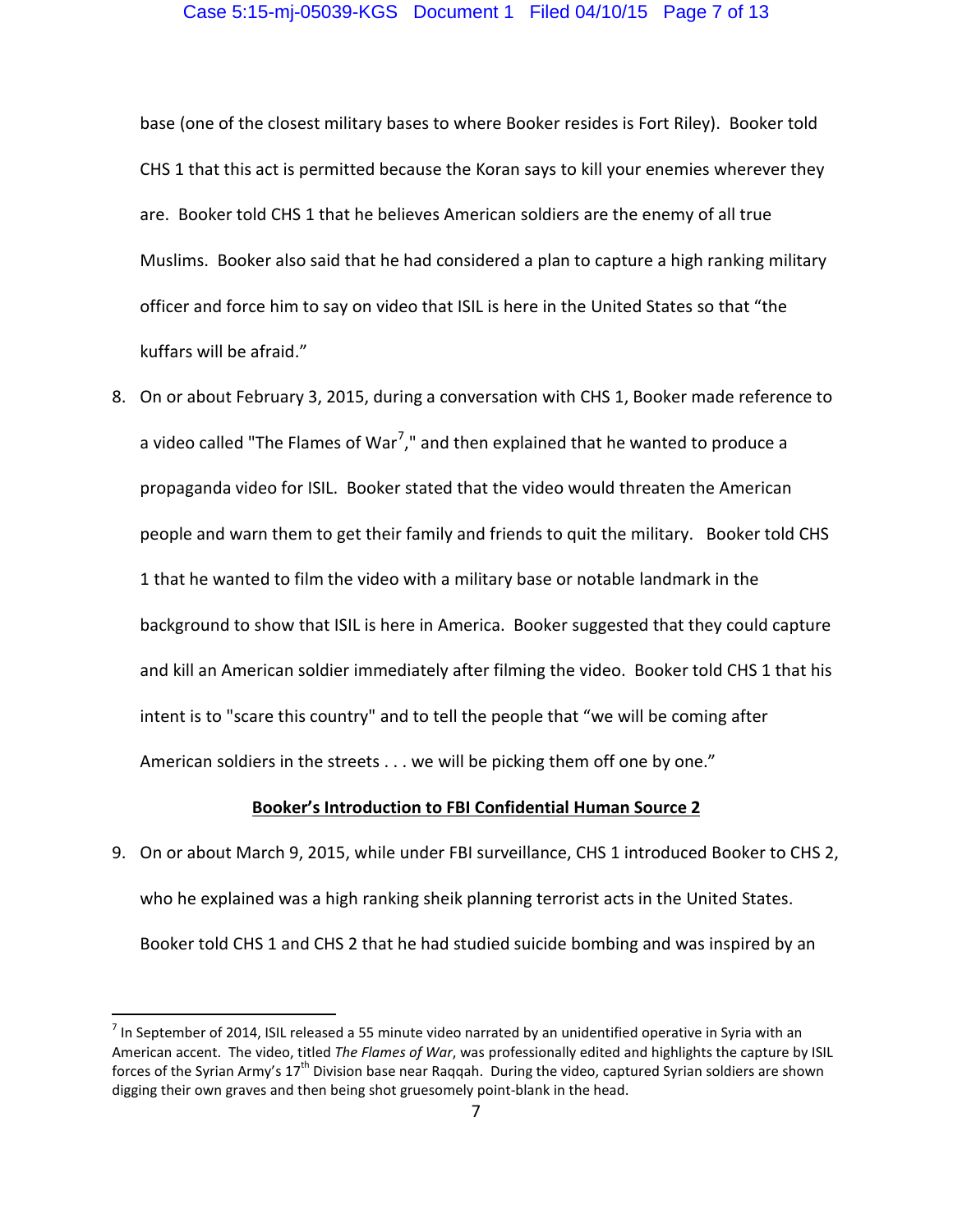American brother who he believed delivered a suicide bomb to a military base in Syria. Booker told them that he heard a speech by the bomber, felt his words spoke directly to him, and he found the words "perfect" with Allah.

10. That same day, Booker also told CHS 1 and CHS 2 that he believed ISIL wanted to bring the fight back to Iraq. Booker said that the way to make that happen is to provoke the enemy at home so they (the United States) will have to send soldiers back into Iraq. Booker said the best way to do that is to hit the Army here (in the United States) so that Americans know the battle is not just overseas. Booker told CHS 2 that he had been watching a video of an American Syrian suicide bomber he called "Jihadi Joe." Booker said he wanted to build and detonate a truck bomb like Jihad Joe<sup>8</sup> did. Booker told CHS 2 that detonating a suicide bomb is his number one aspiration because he couldn't be captured, all evidence would be destroyed, and he would be guaranteed to hit his target. CHS 2 asked Booker if he had a target in mind. Booker said he knew of a military post in Manhattan, Kansas called "the Big Red One."<sup>9</sup> Booker suggested this post would be a good target because the post is famous and there are a lot of soldiers stationed there<sup>10</sup>. Booker said that if they had a better target he was willing to go anywhere, and do anything, CHS 1 and CHS 2 asked him to do. CHS 2 counseled Booker that he can only move forward with his (Booker's) plan for the

 $^8$  In July of 2014, in a video posted to social media, a 22 year-old American citizen Monar Mohammad Abu-Salhanicknamed "Jihad Joe," narrated a video in an effort to recruit westerners to join the Mujahedeen fighting in Syria. After making the video, Abu-Salha appears to drive a suicide truck bomb, containing 16 tons of explosives, into a Syrian army stronghold.

 $^9$  The "Big Red One" refers to the nickname of the U.S. Army's 1st Infantry Division widely attributed to their shoulder patch, which is a large red number one on a green background. The nickname became widely used after the 1980 movie "The Big Red One" was released. The movie depicted soldiers' experiences in the 1st Infantry Division battles during World War I and II. The 1st Infantry Division is based at Fort Riley, Kansas.

<sup>&</sup>lt;sup>10</sup> During a meeting on March 26, 2015, Booker researched population data on the internet and told CHS 1 and CHS 2 that Fort Riley has a daytime population of approximately 25,000.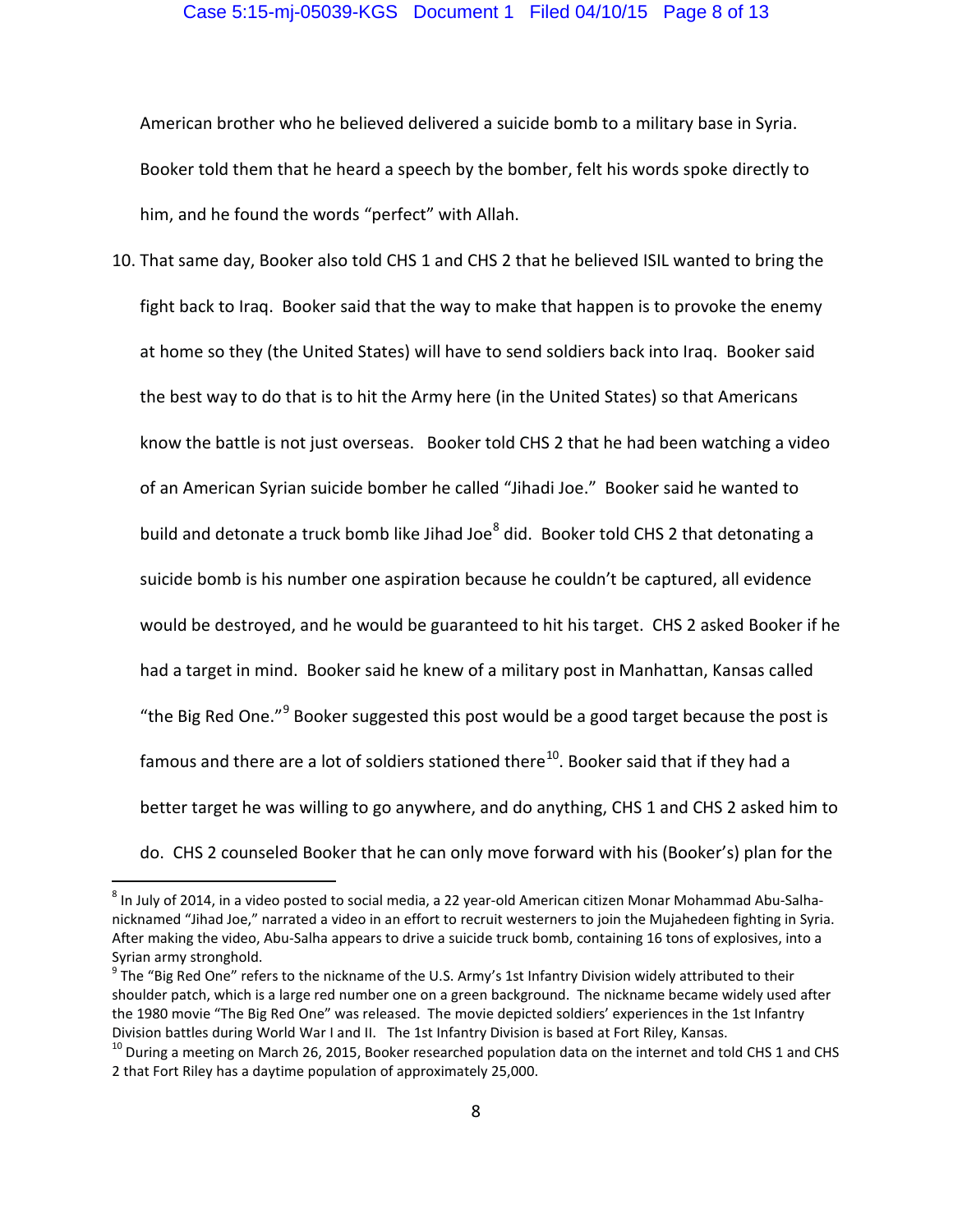sake of Allah, and that one cannot do it for any other person or reason. Booker responded that he understood that he could only move forward with his (Booker's) plan for the sake of Allah, because he understood that on the Day of Judgment Allah will know and throw anyone who lies into hell. CHS 2 counseled Booker that he must be truthful about his intentions, and Booker assured him that he was doing this only because he (Booker) wantedto, and only for Allah.

#### **Booker creates a video message purportedly in the name of ISIL near Fort Riley**

11. On or about March 10, 2015, while under FBI surveillance, Booker, CHS 1 and CHS 2 traveled together to Freedom Park near Marshall Army Airfield at Fort Riley, Kansas where CHS 2 took a video of Booker delivering an ISIL message that he (Booker) had written. Booker opened his speech with a statement in Arabic and then switched to English. He gave his bav'ah $^{11}$  to Abu Bakr Al Baghdadi (the leader of ISIL) and he encouraged all Muslims watching the video to give bay'ah to Al Baghdadi and to support Al Baghdadi and ISIL however they could. Booker then stated that ISIL would like to send a message:

to all the mothers, daughters, fathers, brothers, sisters and friends or loved ones of . . . any soldier in the United States military. Get your kids out. Get your loved ones out of the military. Because, wallahi, Dualah Islam<sup>12</sup> is coming for them. From inside, whether it be in their homes, whether it be on a base like this, whether it be in the recruiting stations, whether it be in the streets . . . Wallahi, we are coming for them and we seek their blood because their blood is halal<sup>13</sup> for us to kill them.

 $11$  Bay'ah is an Arabic term referring to the traditional oath of allegiance to a leader.<br> $12$  Dualah Islam is a known alias for ISIL.

 $13$  Halal is an Arabic term meaning, lawful or permissible.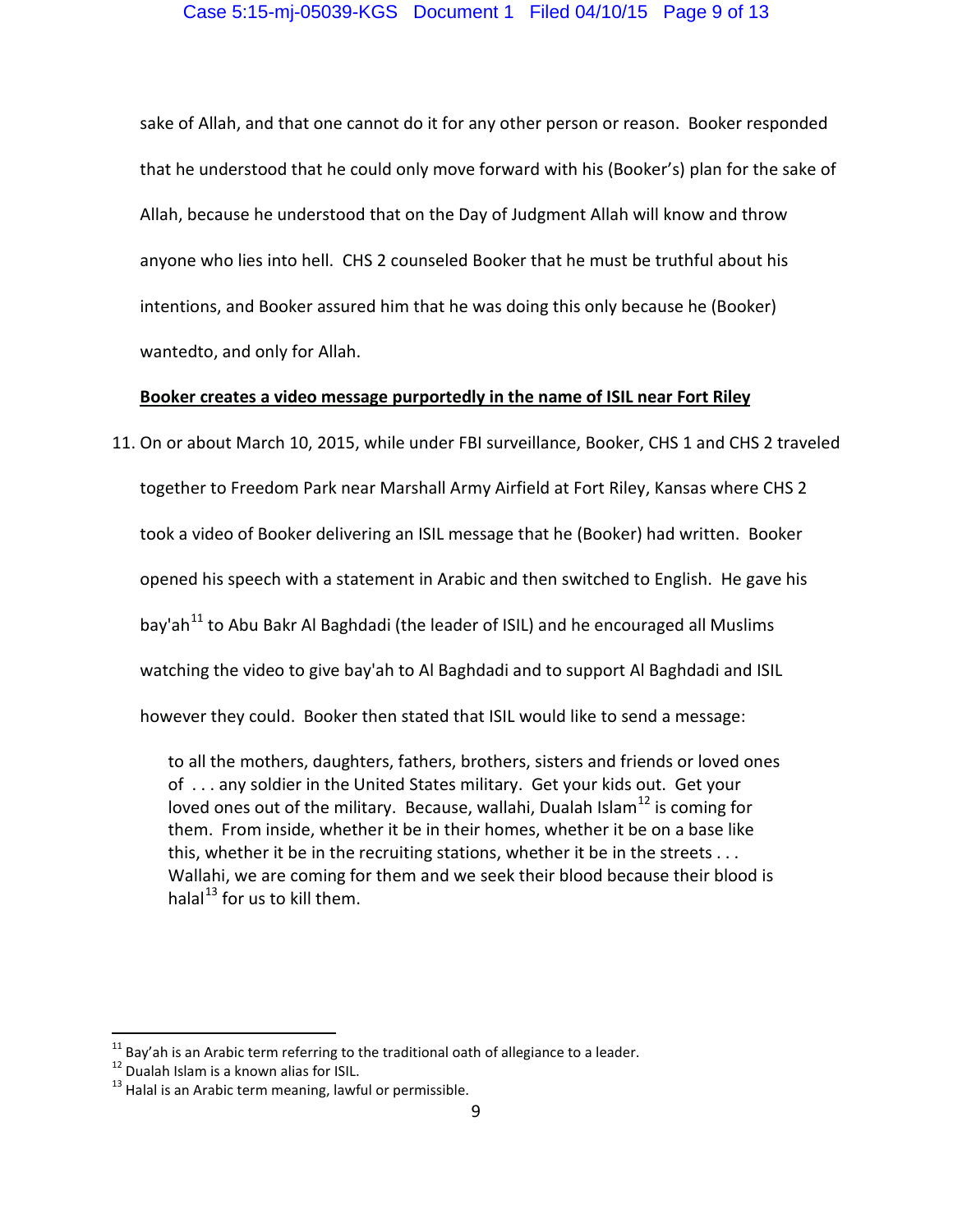#### **Booker rents a storage unit**

- 12. On or about March 17, 2015, CHS 1 reported that Booker had called to tell him that he (Booker) had rented a storage locker near his apartment in Topeka, Kansas. Previously, CHS 1 told Booker that he (CHS 1) may send him some items for Booker to hold until the next time CHS 1 visited - perhaps a package or something in the mail. Booker told both CHS 1 and CHS 2 that his house was not safe to store things because he shares it with his cousin. At that point, CHS 2 suggested that Booker may want to rent a storage locker.
- 13. On or about March 20, 2015, the FBI obtained a list a list of people who had rented storage units at a particular location between March 1 and March 19, 2015. The list confirmed that Booker had rented unit 7007, a 10'x20' unit at that location on March 17, 2015.

#### **Booker and CHS 1 purchase items needed to build vehicle bomb**

14. On or about March 25, 2015, CHS 1 met with Booker. During this meeting, CHS 1 told Booker that he had been "selected" to accompany Booker on his suicide mission. CHS 1 provided Booker with a list of supplies that they needed to purchase in order to build the bomb. Booker then directed CHS 1 to several local retailers where CHS 1 could purchase the items. Booker asked CHS 1 if people would be able to figure out that they were building a bomb based on what they were purchasing. CHS 1 replied "no" that people wouldn't know. While under FBI surveillance, CHS 1 and Booker traveled to several local retailers and purchased several components that could be used to make a homemade explosive device. From there, CHS 1 and Booker moved the components into Booker's rented storage unit. That same day, when discussing Booker's plan, Booker told CHS 1 that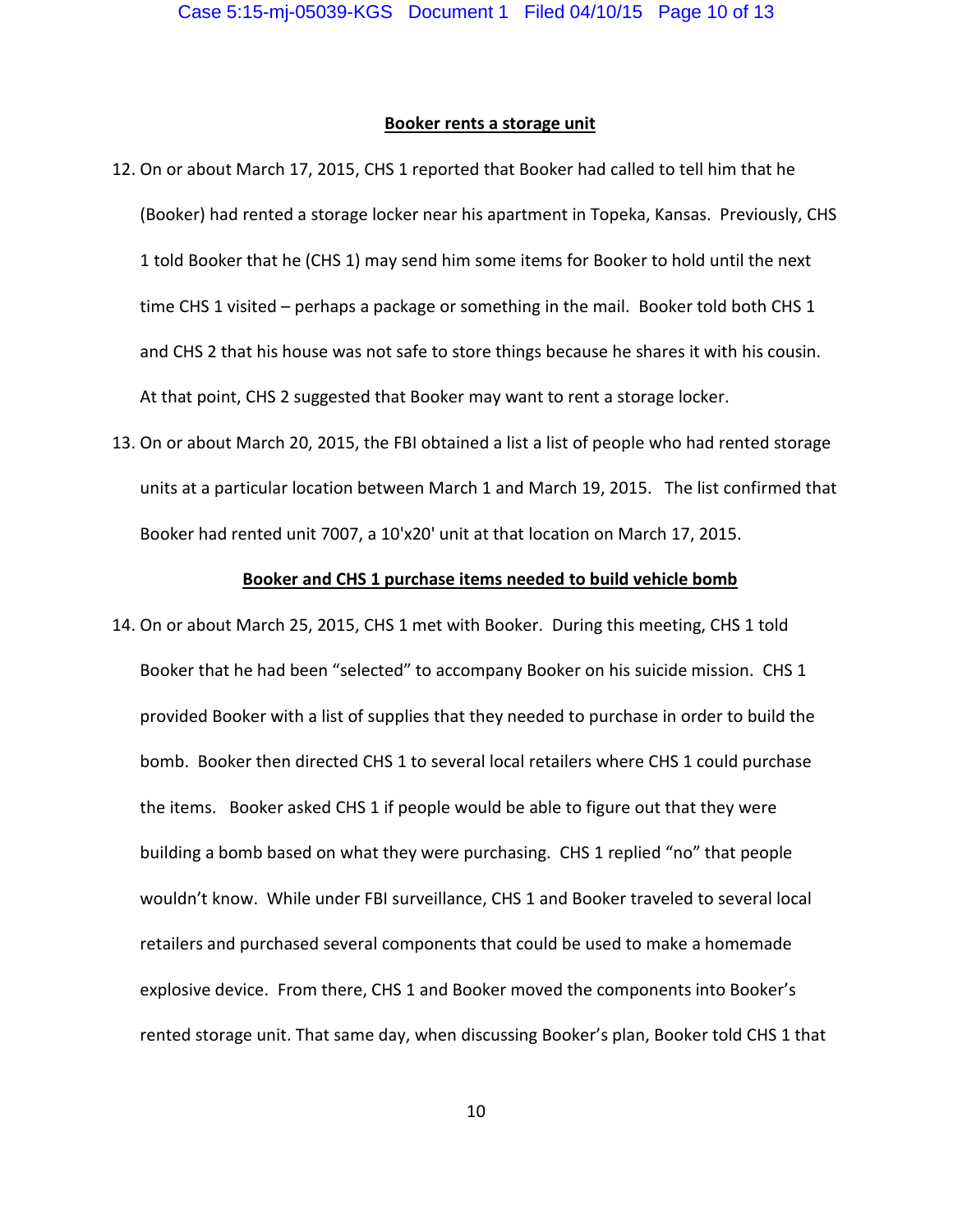#### Case 5:15-mj-05039-KGS Document 1 Filed 04/10/15 Page 11 of 13

he wanted to be the one to push the switch (meaning to detonate the explosives) when the time came.

- 15. On or about March 26, 2015, Booker met with both CHS 1 and CHS 2 to gather information about military targets in the area. Booker told CHS 1 and CHS 2 that they needed to blow it up somewhere that would really hurt (the military). Booker said that he wanted to see the fear in the kuffar's eyes as he pushed the button and they ran for their lives. During this meeting, Booker identified a primary and secondary route to travel from Topeka to Fort Riley, as well as several locations and access gates near the southeast corner of Fort Riley that he believed would be worthwhile targets.
- 16. On or about April 8, 2015, while under FBI surveillance, Booker and CHS 1 removed the items they (Booker and CHS 1) had purchased to construct the bomb from Booker's storage unit and transported them to a second storage unit where CHS 2 was waiting. The second storage unit held a large amount of inert explosive material that Booker understood was to be used to build their Vehicle Borne Improvised Explosive Device ("VBIED"). Pursuant to Booker's plan, Booker understood that CHS 1 and CHS 2 would build the VBIED, Booker and CHS 1 would eventually deliver it to Fort Riley, and Booker would detonate the VBIED in a suicide attack. CHS 1 and CHS 2 then provided Booker with a map of the area of Fort Riley at Booker's request. Booker used a marker to circle three potential target buildings and he drew arrows depicting the potential routes that he (Booker) and CHS 1 could take through the base to the buildings that he (Booker) had marked. Booker spoke with CHS 1 and CHS 2 about ensuring that all his debts were paid so that he could die a shaheed and enter paradise. CHS 2 began to tell Booker that if the debt was an excuse and that if he (Booker)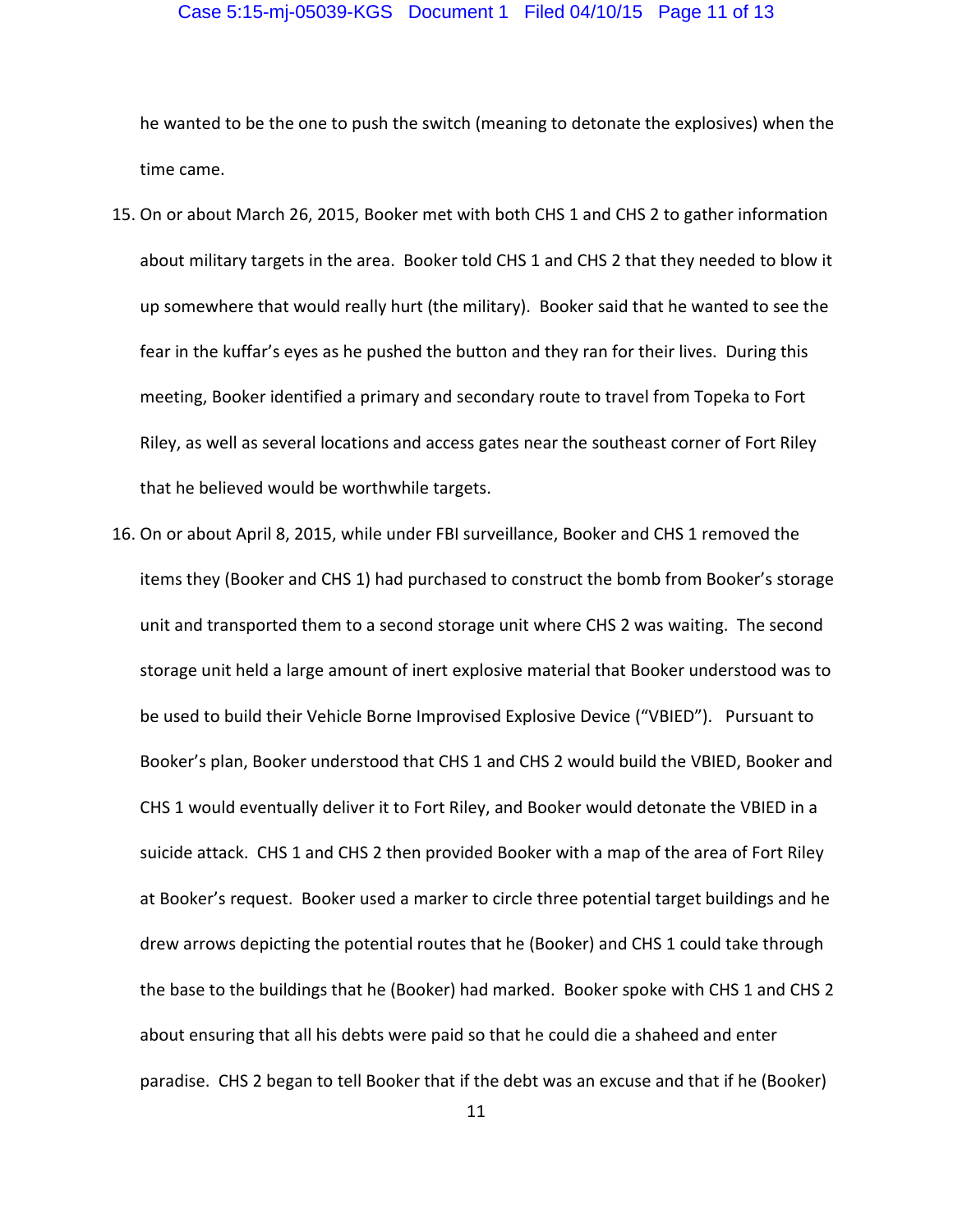didn't want to move forward with his (Booker's) plan, but Booker cut him off and

repeatedly said "no" and "I still want to do this, wallah. It's not like I am trying to get out of

this." Booker went on to say "[i]t doesn't matter, debts or not, I am going to do this Friday."

Booker then changed the subject.

17. That same day, Booker also made a second video inside the storage unit, in front of the

stack of (inert) explosive materials, to complement his earlier video filmed near Fort Riley.

In the video, Booker stated, among other things:

Today, Inshallah,  $^{14}$  we are going to build this bomb with 1,000 pounds of Ammonium Nitrate. Inshallah, this will kill many kuffar. This message is to you America. You sit in your homes and you think that this war is just over in Iraq . . . Wallahi, we today we will bring the Islamic State straight to your doorstep. You think this is just a game, wallahi when this bomb blows up and kills as many kuffar as possible, maybe then you'll realize it.

18. On or about April. 10, 2015, Booker and CHS 1 drove to a location near Junction City, Kansas

where they met CHS 2. CHS 2 met Booker and CHS 1 in the van in which CHS 2 had

purportedly constructed the VBIED. CHS 2 explained the function of the inert VBIED to

Booker and demonstrated how to arm the device. CHS 1 and Booker then drove the VBIED

to an area near Fort Riley that Booker believed to be a little used utility gate that would

allow them to enter Fort Riley undetected so that they could find an area to detonate the

VBIED that would kill as many soldiers as possible. While Booker was making final

connections to arm the inert VBIED at the gate, he was taken into custody without incident

by members of the FBI.

 $\overline{a}$  $14$  "Inshallah" or "Insha'Allah" is an Arabic term meaning "God willing."